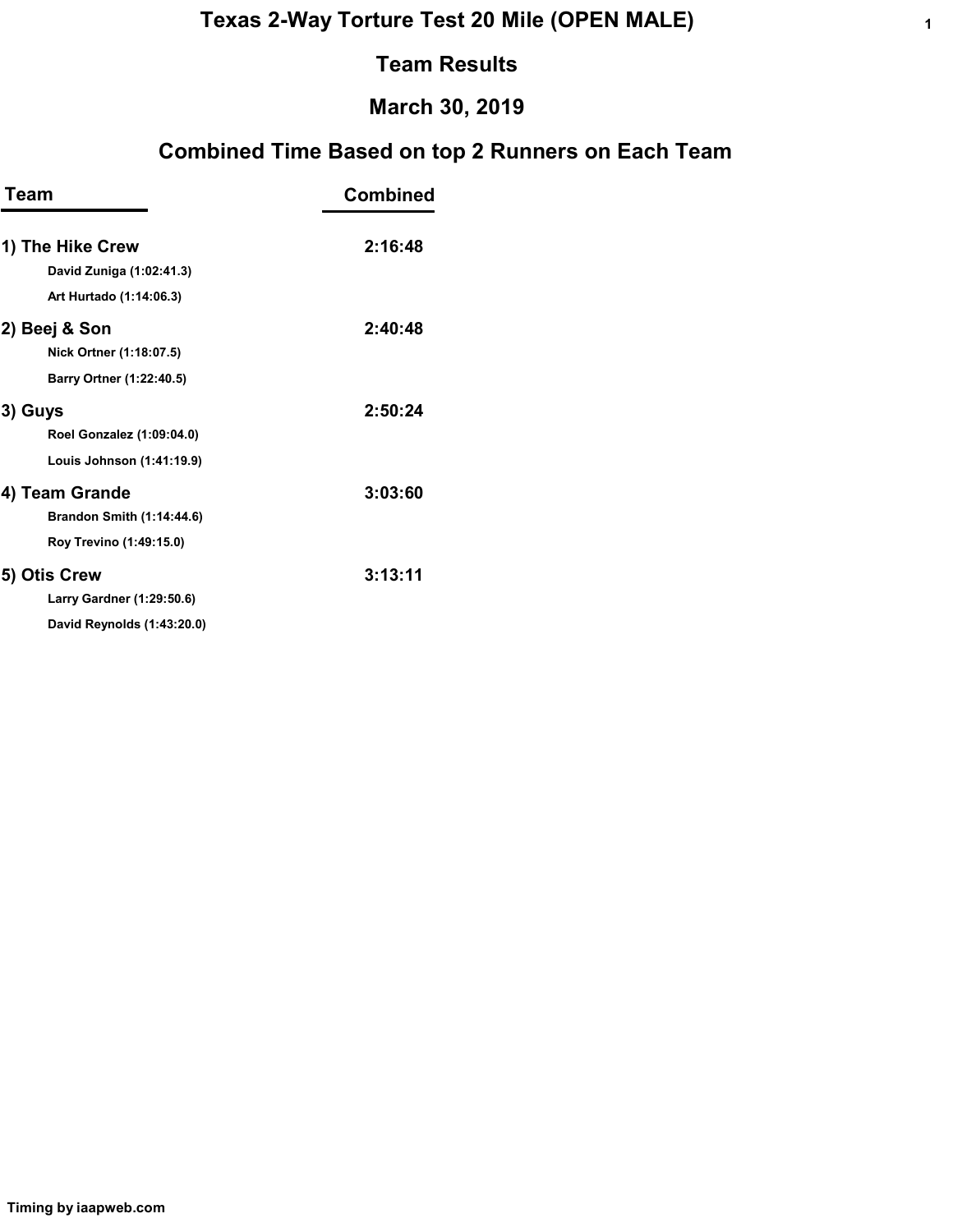## March 30, 2019

| <b>Team</b>                                                                                          | <b>Combined</b> |
|------------------------------------------------------------------------------------------------------|-----------------|
| 1) Team Trot<br>Katie Graff (1:11:50.2)                                                              | 2:26:15         |
| Jenna Jurica (1:14:24.5)                                                                             |                 |
| 2) The Fearsome Duo<br>Cathryn Windham (1:17:01.7)                                                   | 2:44:31         |
| Abi Huntoon (1:27:29.3)                                                                              |                 |
| 3) Dirty Duo<br>Margaret Collins (1:26:53.2)<br>Paula Korzeniewski (1:30:56.4)                       | 2:57:50         |
| 4) 2 Chicks<br>Stephanie Wray (1:35:54.3)                                                            | 3:18:59         |
| Jeanette Drake (1:43:04.4)                                                                           |                 |
| 5) Cross -country Sole Sisters<br>Alma Christensen (1:41:13.9)<br>Griselda Conded-holman (1:42:27.7) | 3:23:42         |
| 6) 2ks Running 4ts<br>Kimberly Smith (1:34:18.8)<br>Kristy Wilson (1:50:48.0)                        | 3:25:07         |
| 7) Hustlin Honeys<br>Amanda Darby (1:41:25.9)<br>Ivette Jefferson (2:08:15.6)                        | 3:49:42         |
| 8) Paloma & Moni<br>Paloma Gonzalez (2:08:38.5)<br><b>Monica Ortiz (2:25:48.3)</b>                   | 4:34:27         |
| 9) Buns on the Run<br>Rebecca Chaires (2:08:45.0)<br>Priscilla Ybarra (2:27:17.9)                    | 4:36:03         |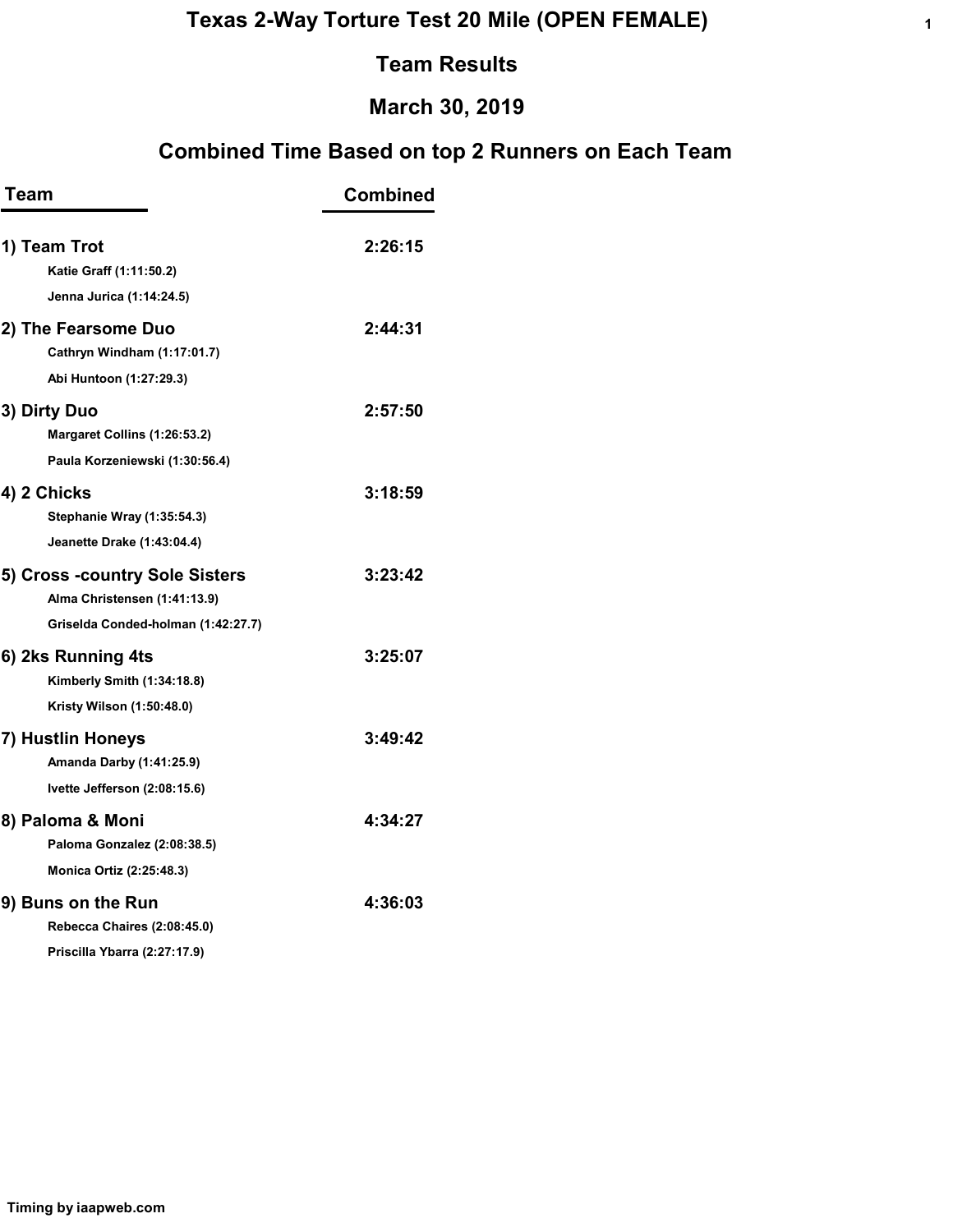# March 30, 2019

| Team                                                            | <b>Combined</b> |
|-----------------------------------------------------------------|-----------------|
| 1) Slow (no Threat)<br>Christine Sprehe (1:13:25.1)             | 2:28:55         |
| Nick Blomstedt (1:15:29.7)                                      |                 |
| 2) C&c Running Factory<br><b>Charles Clark (1:11:21.0)</b>      | 2:49:18         |
| Cassidy Barbee (1:37:57.1)                                      |                 |
| 3) We Met On Bumble<br>Kenneth Mcinnerney (1:21:14.3)           | 2:58:06         |
| Jenna Velasco (1:36:51.9)                                       |                 |
| 4) We Thought This Was A 10k<br><b>Austin Riley (1:21:16.1)</b> | 3:14:15         |
| Lana Harris (1:52:58.3)                                         |                 |
| 5) Team Autism Awareness<br><b>Justin Coleman (1:31:13.1)</b>   | 3:17:58         |
| Amanda Adamitz (1:46:44.9)                                      |                 |
| 6) Oh My Darling Rucking Clementi<br>Deva Spiking (1:34:47.2)   | 3:19:48         |
| Randy Diel (1:45:00.9)                                          |                 |
| 7) Bear-uh Cryin                                                | 3:21:52         |
| Brian Ohara (1:36:36.6)                                         |                 |
| Cara Polisini (1:45:15.7)                                       |                 |
| 8) Black Puma Gang                                              | 3:23:42         |
| Amit Sharma (1:33:17.8)                                         |                 |
| Summer Birmingham (1:50:24.1)                                   |                 |
| 9) None                                                         | 3:28:22         |
| <b>Justin Anthony (1:38:05.3)</b>                               |                 |
| Andrea Luise (1:50:16.9)                                        |                 |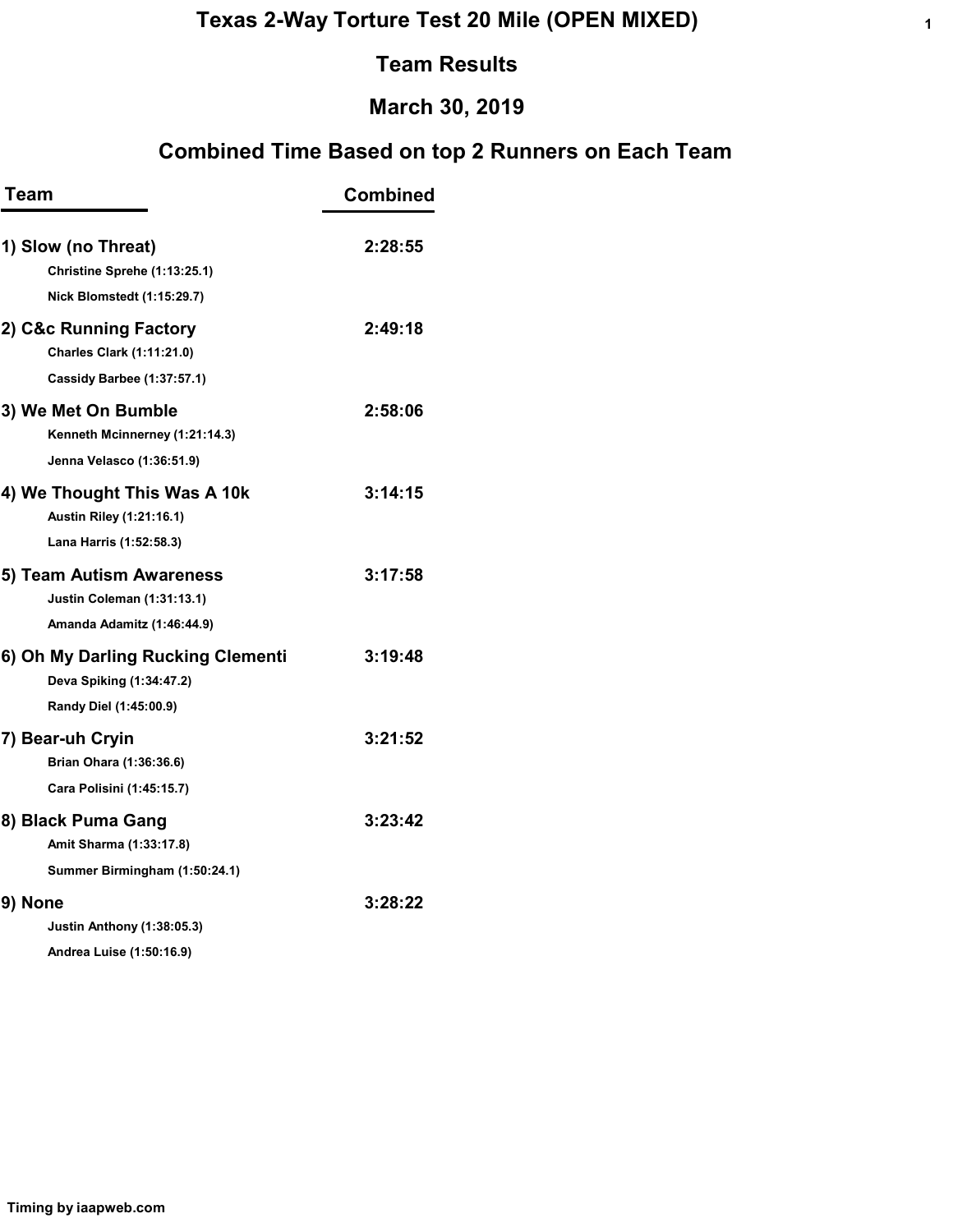## March 30, 2019

| Team                              | <b>Combined</b> |  |  |  |  |
|-----------------------------------|-----------------|--|--|--|--|
| 1) Sam Loves Rugby                | 2:24:35         |  |  |  |  |
| <b>William Bitner (1:11:14.8)</b> |                 |  |  |  |  |
| Sam Labrie (1:13:20.1)            |                 |  |  |  |  |
| 2) Running4jarek                  | 3:08:12         |  |  |  |  |
| Dariusz Magdanik (1:26:50.3)      |                 |  |  |  |  |
| <b>Victor Montes (1:41:21.6)</b>  |                 |  |  |  |  |
| 3) Bill's Buds                    | 3:10:34         |  |  |  |  |
| Steve Vreeke (1:33:06.1)          |                 |  |  |  |  |
| Rick Clarke (1:37:27.8)           |                 |  |  |  |  |
| 4) Lean Strong Fast               | 3:16:33         |  |  |  |  |
| <b>Edwin Mojica (1:29:47.5)</b>   |                 |  |  |  |  |
| Sylvan Henry (1:46:45.1)          |                 |  |  |  |  |
| 5) Ultra Ramrod                   | 3:21:36         |  |  |  |  |
| Jason Spotswood (1:36:55.9)       |                 |  |  |  |  |
| <b>Ben Garcia (1:44:39.9)</b>     |                 |  |  |  |  |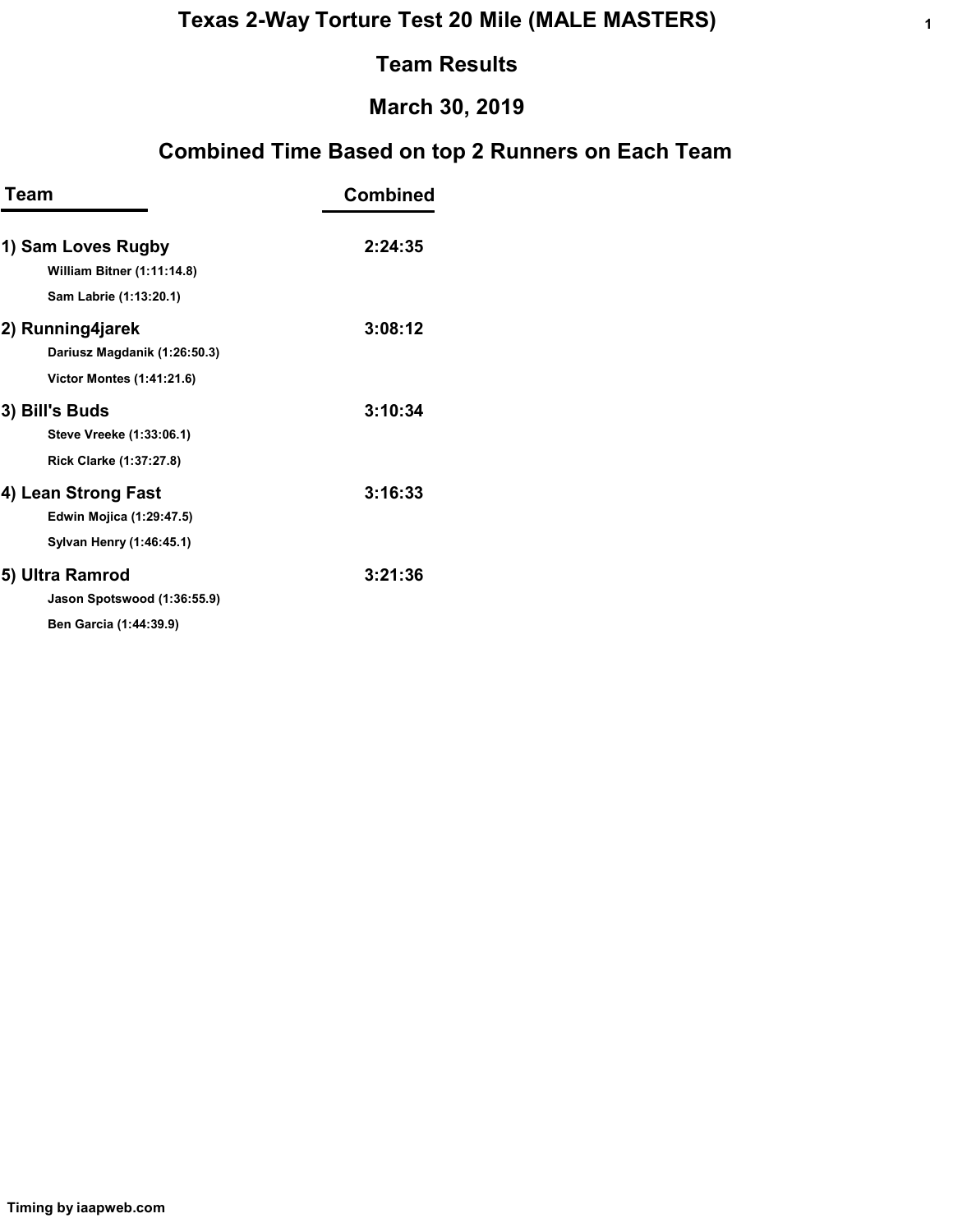# March 30, 2019

| Team                            | <b>Combined</b> |  |  |  |
|---------------------------------|-----------------|--|--|--|
| 1) Team Blue M&m                | 2:56:23         |  |  |  |
| Michelle Blomstedt (1:23:32.2)  |                 |  |  |  |
| Mindy Nelson (1:32:50.4)        |                 |  |  |  |
| 2) Beauty And The Beastmode     | 3:04:57         |  |  |  |
| Anna Marie Ricondo (1:20:31.5)  |                 |  |  |  |
| Nora Aceves (1:44:25.1)         |                 |  |  |  |
| 3) Roadie Girls On Trails       | 3:18:010        |  |  |  |
| Phyllis Robinson (1:39:04.0)    |                 |  |  |  |
| Kate Nielson (1:39:05.6)        |                 |  |  |  |
| 4) Red Hot Filly Peppers        | 3:45:32         |  |  |  |
| Elaine Swiss (1:49:48.1)        |                 |  |  |  |
| Kelly Carper Polden (1:55:43.5) |                 |  |  |  |
| 5) Hotz Tamalez                 | 5:04:50         |  |  |  |
| Vivian Montalvo (2:24:00.4)     |                 |  |  |  |
| Tina Casanova (2:40:49.5)       |                 |  |  |  |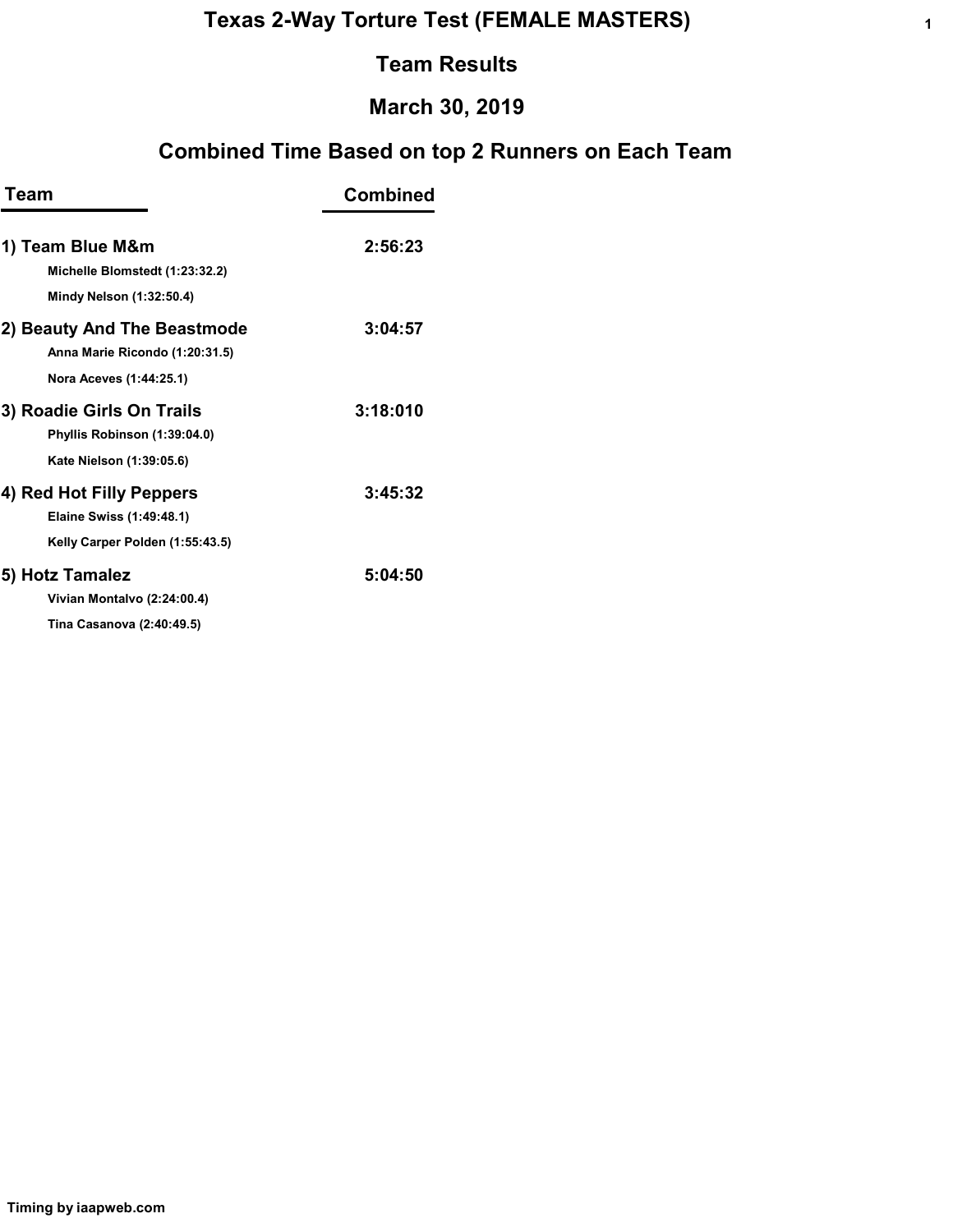1

#### Team Results

### March 30, 2019

| Team                                       | <b>Combined</b> |
|--------------------------------------------|-----------------|
| 1) Nbonfoot<br>Jonathan Torres (1:13:05.1) | 2:35:17         |
| Sara Dasso (1:22:11.5)                     |                 |
| 2) Runiversary!                            | 3:02:14         |
| <b>Curtis Edwards (1:30:46.9)</b>          |                 |
| Alisha Edwards (1:31:26.5)                 |                 |
| 3) Phoenix 2x                              | 3:24:53         |
| Richard Williams (1:33:40.1)               |                 |
| Araceli Williams (1:51:12.7)               |                 |
| 4) Solemates                               | 3:46:59         |
| Cherice Whitehead (1:36:22.7)              |                 |
| Lee Whitehead (2:10:35.8)                  |                 |
| 5) Pahdners                                | 3:53:13         |
| Dana Collins (1:51:10.1)                   |                 |
| Kathleen Mcbride (2:02:02.7)               |                 |
| 6) Buzzkill                                | 4:17:12         |
| Marcos Ramirez (1:49:43.5)                 |                 |
| Anna Martinez (2:27:28.4)                  |                 |